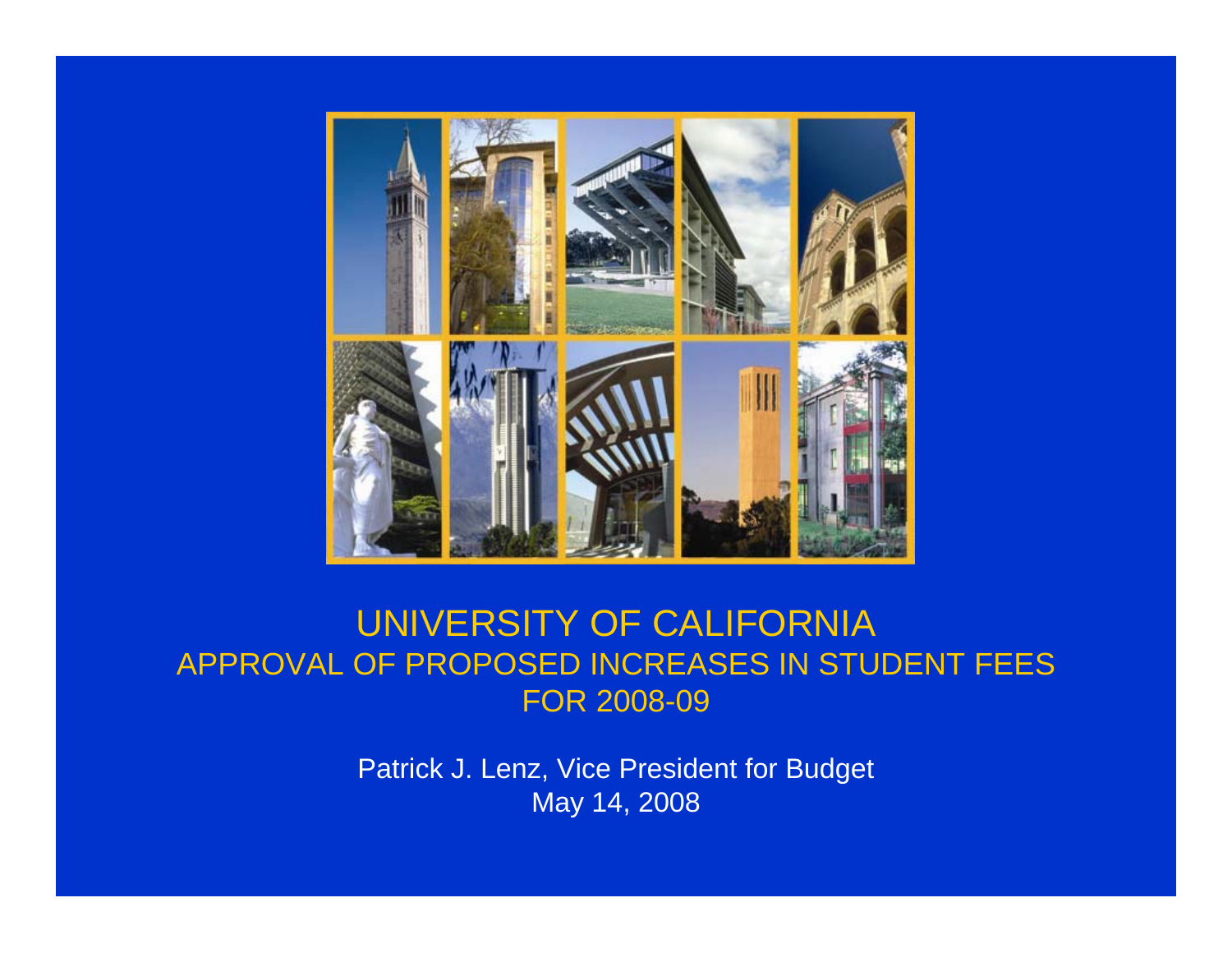### Proposed Actions for 2008-09

- Approve increases in mandatory systemwide fees:
	- 7% Educational Fee increase
	- 10% Registration Fee increase
- Approve increase in nonresident tuition:
	- 5% for undergraduate students only
- $\bullet$  Continue \$60 temporary Educational Fee surcharge:
	- for all students until costs associated with the injunction and judgment of the *Kashmiri* lawsuit are fully repaid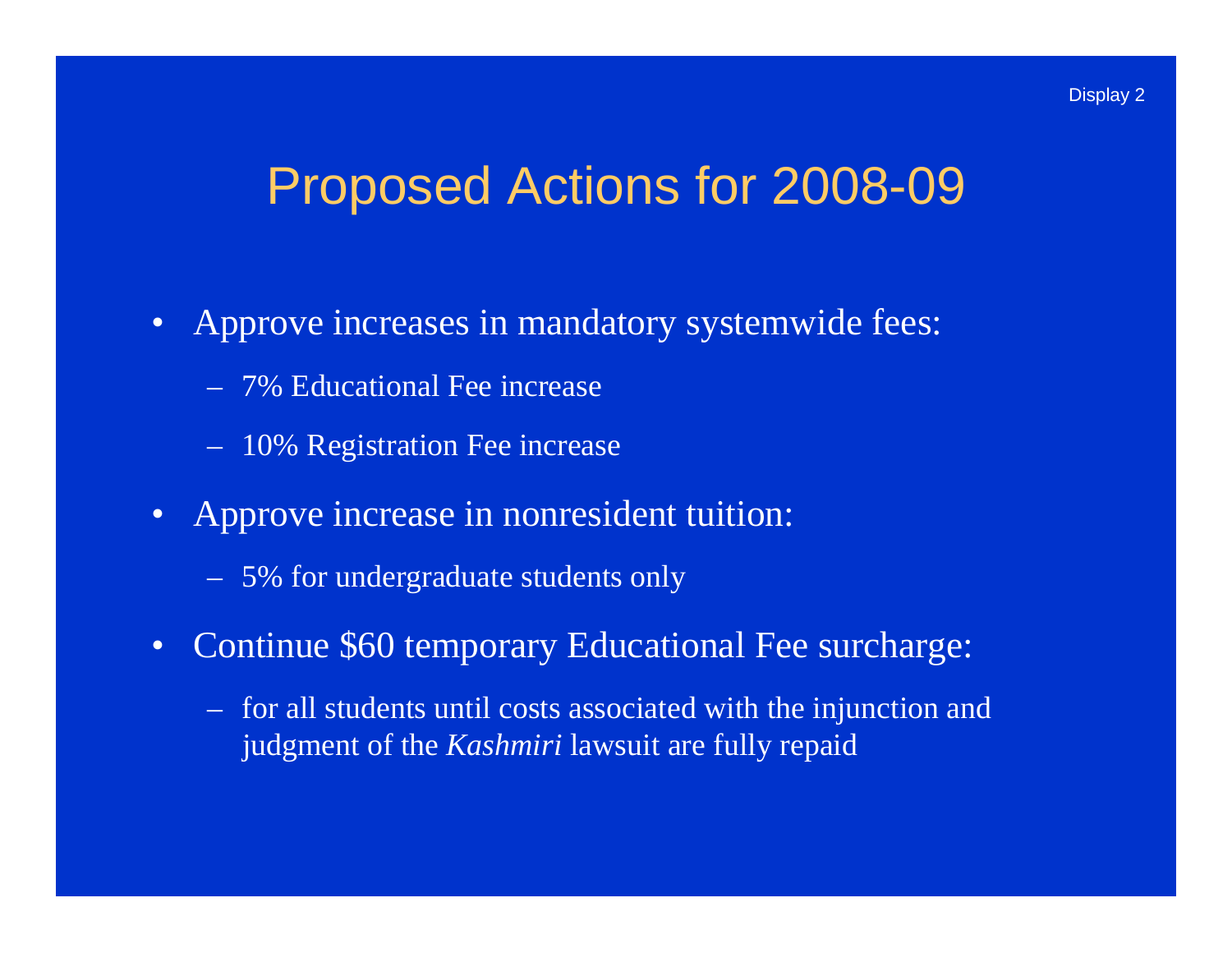### 2008-09 Regents' Budget Plan

- Based on Regents' priorities articulated in the November budget for restoring competitiveness
- $\bullet$  Included new expenditures for:
	- compensation, including accelerated faculty salary plan
	- enrollment and program growth
	- new research and public service initiatives
	- increases in graduate student support & mental health services
- Action on student fees delayed until release of Governor's budget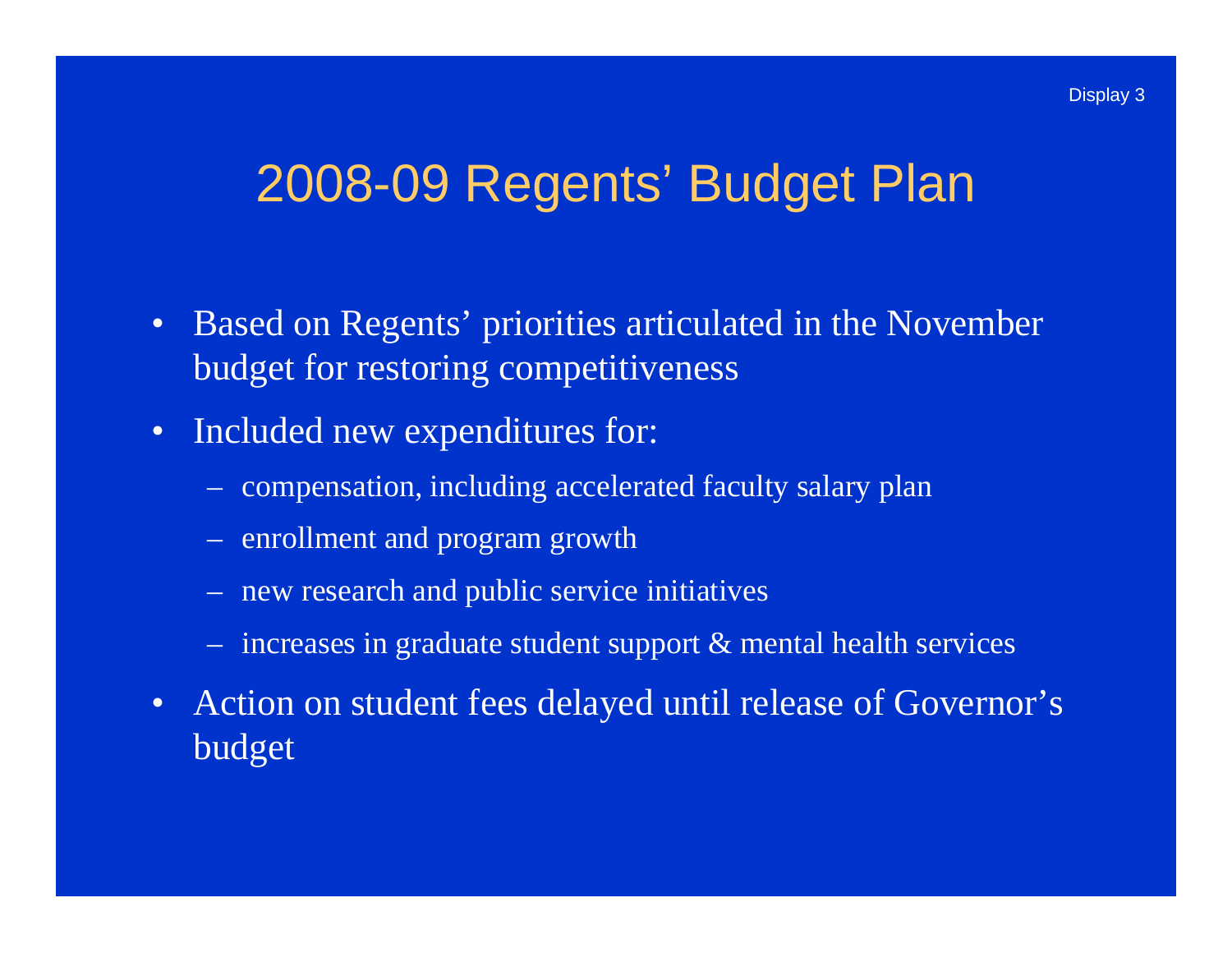### Governor's Budget Proposal

- •Compact funding for normal workload growth
- No funding for new initiatives or to buy-out student fee increases
- $\bullet$ 10% budget reduction totaling \$332 million
- $\bullet$ Net State funding reduction of \$108.7 million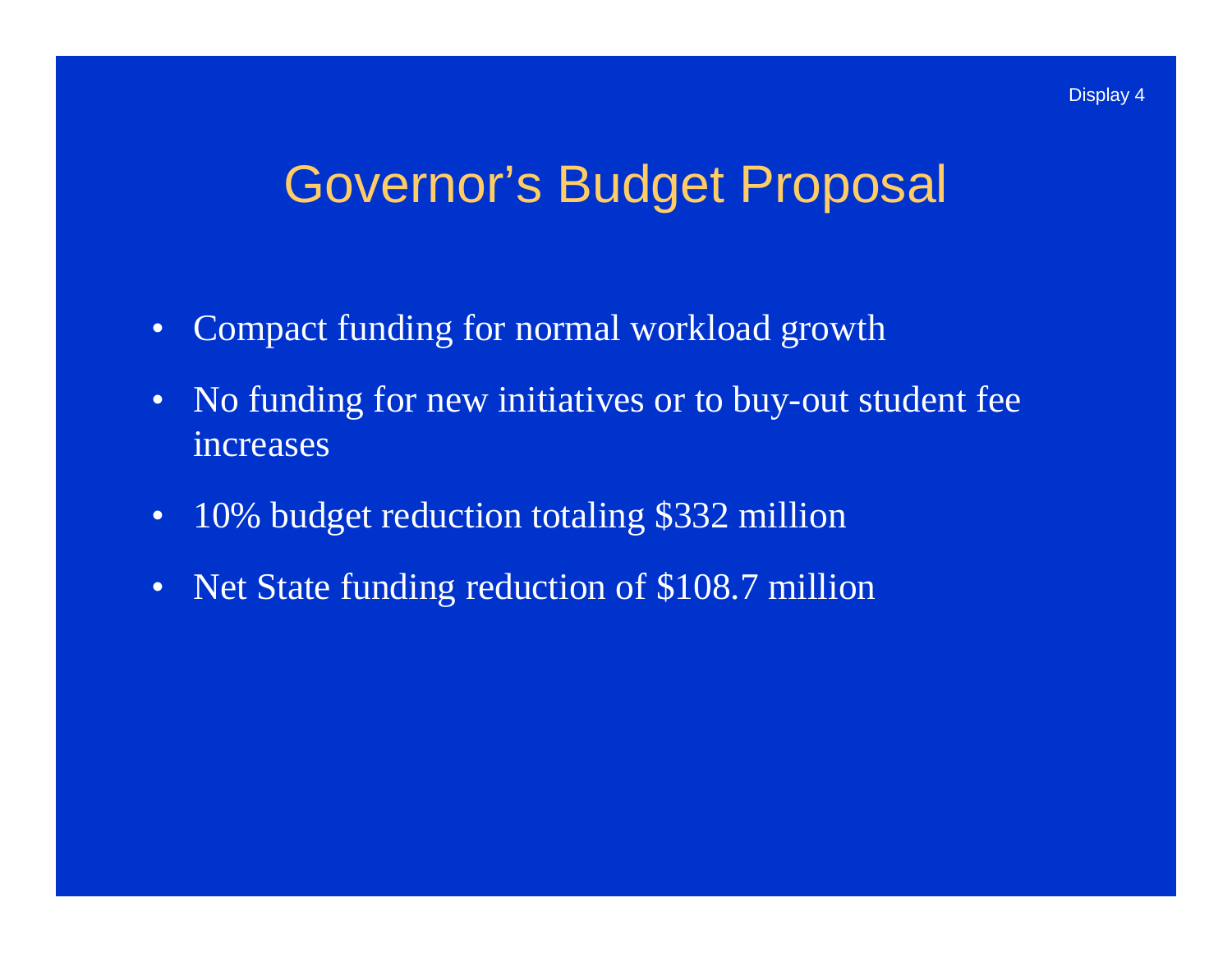# 2008-09 Updated Budget Scenario

### **Net New Revenue**

State and UC general funds and student fee revenue \$2.1 million

#### **Expenditures**

Compensation & benefits, enrollment growth, student mental health services, purchased utility deficits, net of savings from OP efficiencies/restructuring -\$195.5 million

#### **Additional High Priority Items**

Additional compensation increases, accelerated faculty salary plan, graduate student support, non-salary price increases  $-$ \$148.8 million

**Net Campus Reductions 1988 1989 1989 1989 1989 1989 1989 1989 1989 1989 1989 1989 1989 1989**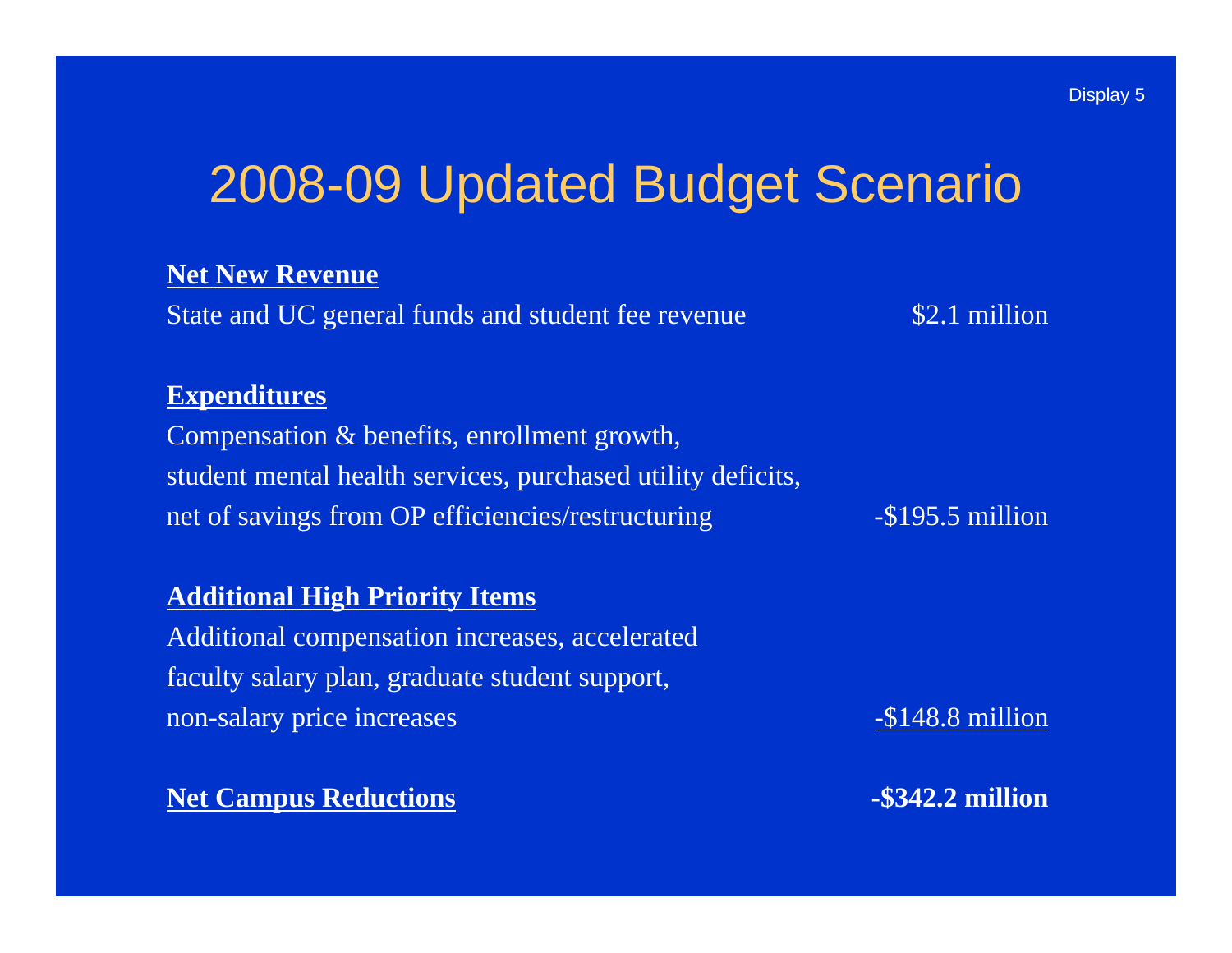# Mandatory Fee Increases

| Fee          | Total                 |
|--------------|-----------------------|
| Increases    | <b>Mandatory Fees</b> |
|              |                       |
| \$490        | \$7,126               |
| \$525        | \$7,713               |
|              |                       |
| \$546        | \$7,986               |
| \$564        | \$8,298               |
| $$486 - 564$ | \$7,068-8,298         |
|              |                       |

Excludes campus-based fees.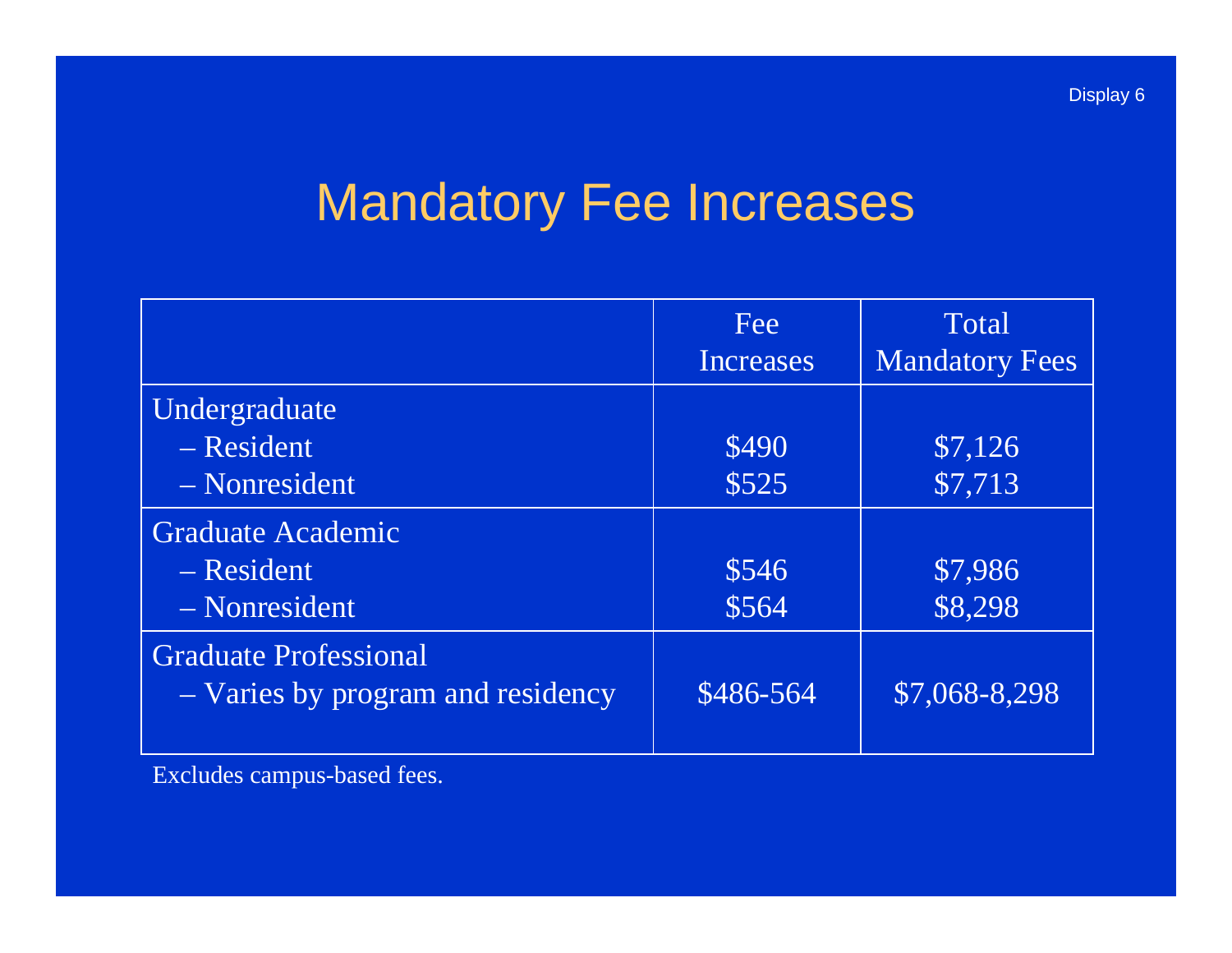### Nonresident Tuition Increases

|                              | Tuition<br><b>Increases</b> | <b>Total Nonresident</b><br><b>Tuition</b> |
|------------------------------|-----------------------------|--------------------------------------------|
| Undergraduate                | \$953                       | \$20,021                                   |
| Graduate Academic            | \$0                         | \$14,694                                   |
| <b>Graduate Professional</b> | \$0                         | \$12,245                                   |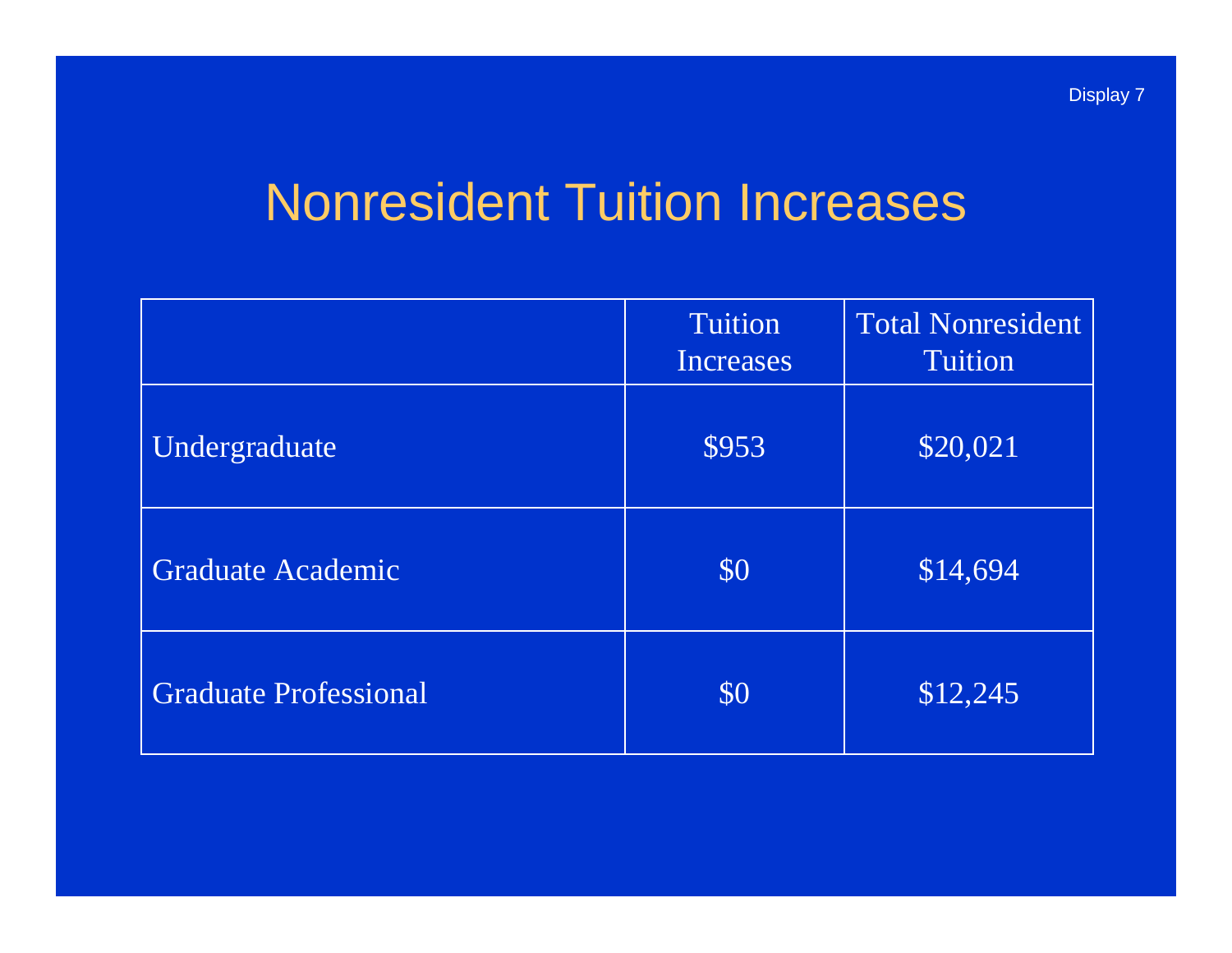### Return to Aid

- To mitigate the impact of higher educational costs, a portion of new fee revenue will be used for financial aid:
	- 33% of new fee revenue from undergraduates, with a portion to provide grants for middle-income students
	- 50% of new fee revenue from graduate academics
	- 33% of new fee revenue from professional degree students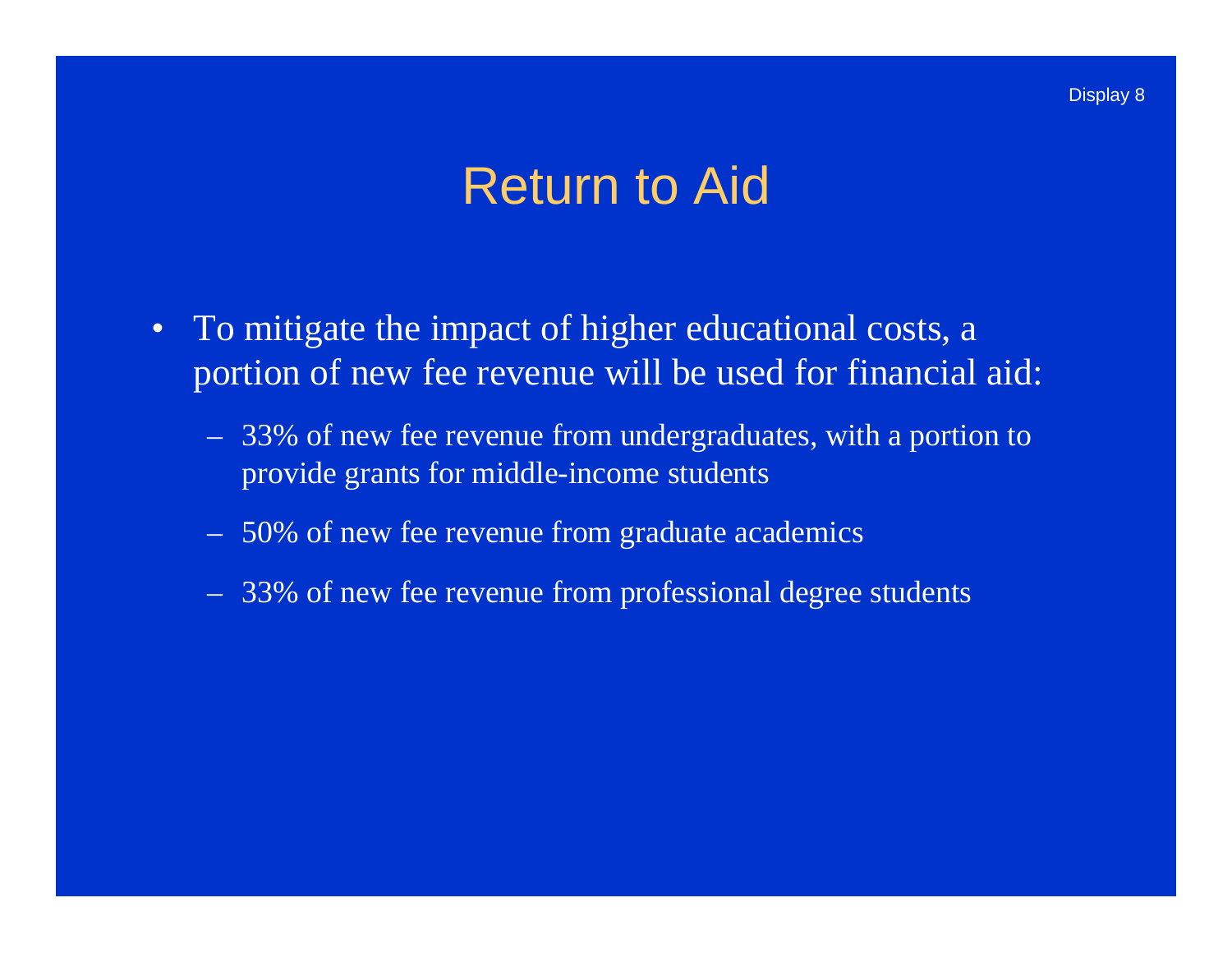### Revenue from Proposed Fee Increases

- 7% Educational Fee increases, net of aid \$53.4 million
	-
	- Revenue would help support the operating budget
- 10% Registration Fee increase \$16.9 million  $-$  ½ of new funds for mental health services
- 

- 5% Nonresident Tuition increase  $$6.0$  million
	- Undergraduates only